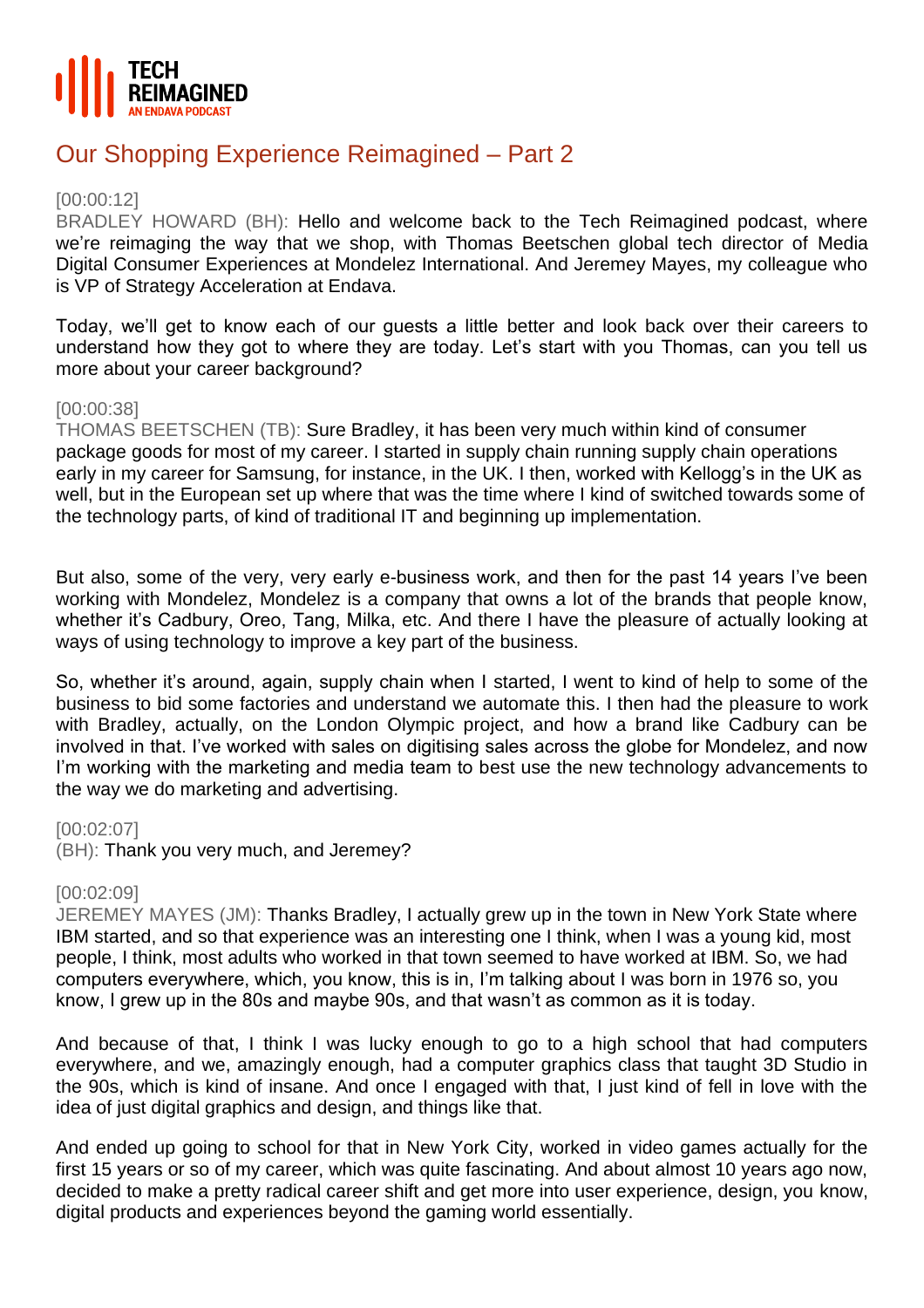

So that brought me to Endava and, you know, at Endava I get to work with a lot of very different clients across very different verticals, which is fascinating because the challenges are always new, and it's just been sort of a fascinating ride ever since.

#### [00:03:36]

(BH): And do you still keep an eye on the computer games industry?

## [00:03:40]

(JM): I do, I can never fully leave it, because I'm a game fan, but more, less about playing for hours on end, more because I'm very interested in new game mechanics, and just the innovative new ways that you can engage people in the art of play and fun, which I think is really kind of interesting use case. And as somebody who has a passion for game design, I actually have a hobby that I actually use my 3D printer for, to be honest, and that is building new, and prototyping new kinds of game experiences and testing them out, and maybe one day turning that into something real.

## [00:04:18]

(BH): And Thomas, what did you want to be when you were younger?

## [00:04:21]

(TB): So, the interesting piece is, and I'll tell you in a sec, but that's still my dream job, OK. So, I wanted to be, and I still want to be a Lego inventor. Fundamentally, looking at a lot of different, you know, components and finding very, very innovative ways to assemble together to something that wasn't done before, it's what I wanted to do, I was doing it when I was five, six, seven, I remember taking photos of the models and sending them to Lego and, by the way, they still haven't had a reply. So, the CRM system is not that great there but, really, really … that's what I wanted to do, and I think what I've ended up doing is, is try to replicate this in the corporate world. So, what I do is I look at components and those components are a piece of technology, the talent and then all of those things that are available in the computer in the corporate world.

And try to bring them together to invent something new. But it's still my dream job, so Lego if you're listening, I'm on Wgiveusajob.Beetschen, at any time I am listening.

#### [00:05:34]

(BH): And Jeremey, how are you going to follow that one, what did you want to be when you were younger?

#### [00:05:40]

(JM): I don't know if I can follow that one, I actually, when I was fairly young wanted to be a pilot of all things. And I, you know, went so far as to take some lessons and things like that, and joined in the US sort of a pre-ROTC type programme in high school, where I was learning a bit about being a pilot and sort of was like a preparation to go into the air force in the United States.

And to be honest, I realised that after being part of that for a couple of years, the idea of waking up at the crack of dawn and having somebody scream at you every day for six months, a year, or whatever, just was not really for me. And that was around the same time that I got interested in 3D modelling and animation.

#### [00:06:25]

(BH): And Thomas, have you had mentors along your career path?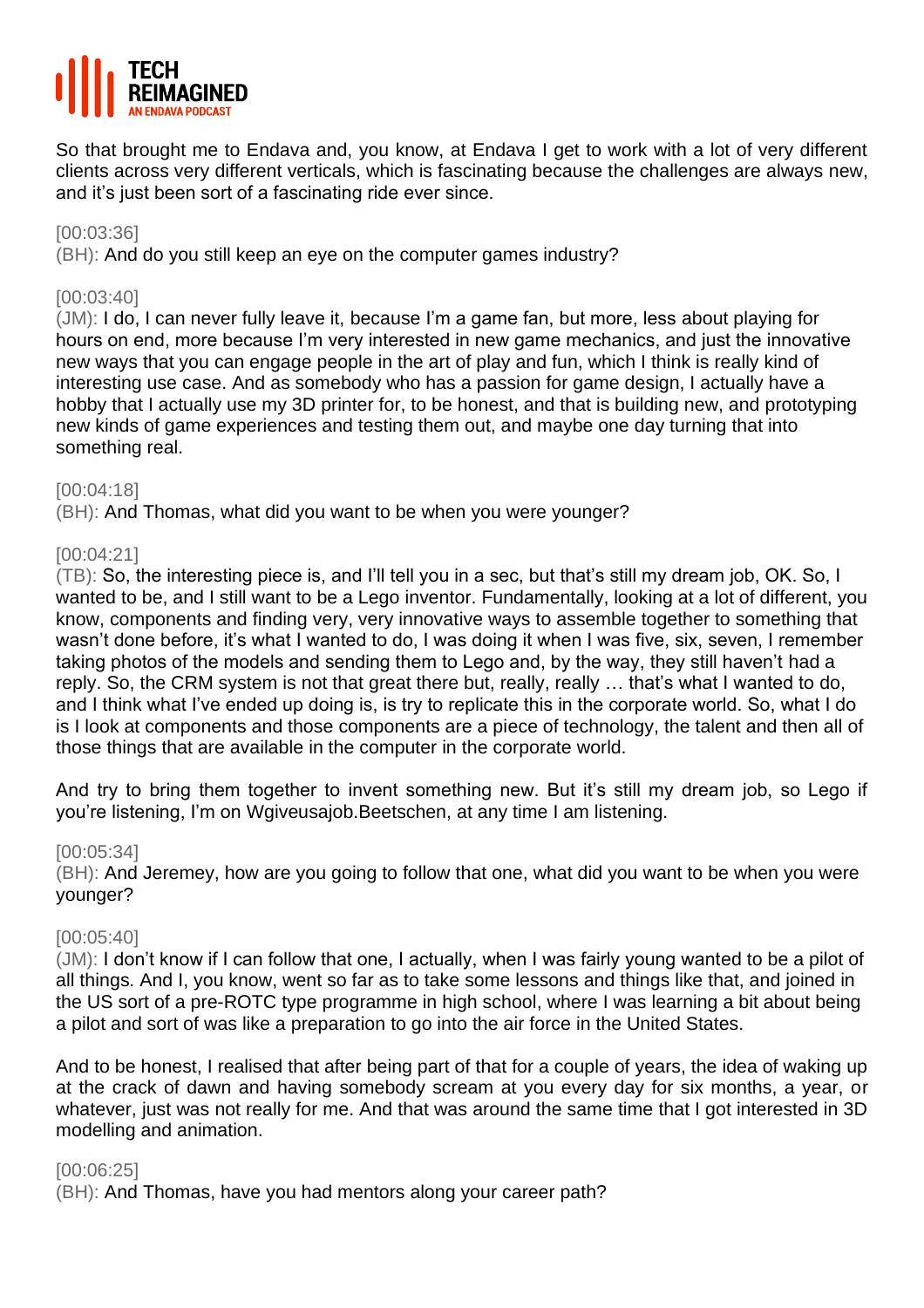

#### [00:06:28]

(TB): I don't think I had official mentors that are kind of like in the way of that official capacity. But what I have done is kind of surround myself with very intelligent people, and I think in the day to day of those interactions, you know, they do act as mentors and, you know, you have been one of them Bradley, you know, when we were working together.

So, for me, this is about being close to people who can give you advice right there, right now, because they see you in action and they can say, hey that was great, or hey, just no more of that please. And I think that's really useful. One of the kinds of advice that has stuck with me though, and it wasn't said exactly like that, but that's the way I understood it is, just whatever you do look after number one, and number one is you.

And it's not in a mean way at all, it's actually in a very, very important way, if you can be centred on what you like, and what you're good at, and then you can make sure that the things around you are centred around this, then what that makes you, it makes you the best you can be, and I think that helps everybody around you.

But nobody's job is really to look after you, that's your own job and therefore you need to make it the first things that you do, that's probably the main things that have stuck with me.

#### [00:07:38]

(BH): That's very nice, and thank you for the compliment before, and yes, we did work together for quite a long time, and I still quote some of the things that you said 10 years ago now, so, yeah, thank you very much. And Jeremey, have you had mentors, any bits of advice that stuck with you along the way?

#### [00:07:56]

(JM): I'm not sure I would technically call them mentors, but I would start with my parents, who were always supportive in anything that I wanted to pursue, especially when I started to, you know, I think at one point in high school I also wanted to be a lawyer, and I did a 180 and said, you know, actually I've decided that I really want to follow my passion, and my passion was leading me to art school, which I'm sure a lot of parents might have paused, right.

But they've always been very supportive in any kind of creative endeavour that I've always kind of strived to do. And I would also like to mention early in my career I was fortunate enough to work with some of the sort of old legendary game programmers, game designers, who worked on Atari games, and those guys were really fascinating to work with, but even more fascinating to talk to, and understand the landscape in the 70s and 80s that they were in when they were part of just a really interesting cultural phenomenon, and I would definitely consider those guys a bit more on the mentor side.

#### [00:09:03]

(BH): Thomas, except for obviously when we worked together, but what were the key standout moments that you had in your career?

#### [00:09:09]

(TB): That was definitely one Bradley, I'm still trying to recover from this, so really enjoyed it.

(BH): That's mutual as well.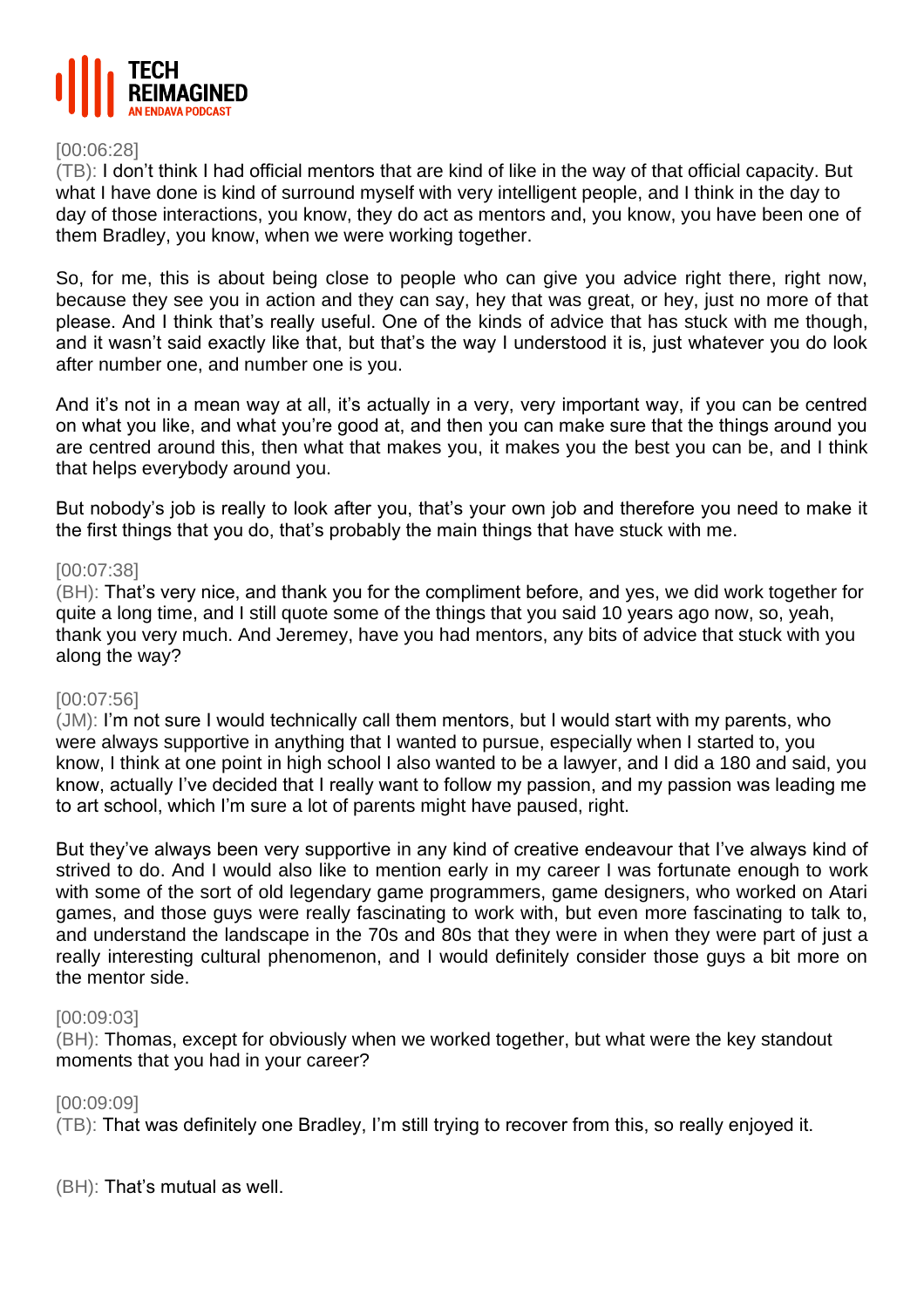

## [00:09:17]

(TB): I think, for me, there was something and I'm really, really glad it happened really, really early in my career. I was literally in my first job, out of university in French, and university in French is a bit of a long journey, so I wasn't extremely young but first job, and I was working with a company at the time kind of building logistics networks and distribution centres. And I got into a project that was a European project, where we needed to kind of think about, and make, I did it to make recommendations about, you know, what we should do in different markets.

And I kind of I did that, I said OK in the UK I think what we need to do is close this site and open this site and do this merger. And at the same time, I was actually trying to find a way to do something which is very, very specific to France, which was the national service, it was compulsory at the time for young men, and there was a way to do that and working abroad for a company and for the embassy.

And I was trying to combine the two, so I kind of like did that kind of great, great, kind of recommendation, a little bit like, a little bit on the dreamy side. Went and presented it and they went, yeah, you're going. And literally, a month after that I was finding myself in the UK, in the very site that I said I think we need to close that, trying to help the MD driving that closure.

And at that time, I realised that if you're going to make some recommendation you've got to be ready to follow them through, and then make them happen, because quite often that's the case. And I actually learned an awful lot, and it happened extremely well. And one of the things I'm still very proud of is actually every single person that was on that site, I kind of helped them find another job by looking at their CVs and helping them with interviews and all of those things.

But the kind of the sheer lack of oxygen that I found during those four months having thinking, what the hell did you think of, and now you've got to make it happen. It forces me now to make sure that every recommendation I come up with, I'm ready to make them happen because I know that's the most likely outcome.

[00:11:14]

(BH): What a lovey story, and Jeremey?

## [00:11:16]

(JM): Probably two things that I can think of that are maybe the standout moments. The first is back when I was working in games, I was fortunate enough to work with Microsoft on their Windows 8 launch games. And there was a point where I realised that the games we were building would be played by 100s of millions of people, and they'd be installed in over a billion machines, and that was quite humbling.

I would say the other shift in my career is, the shift in my career that I'd mentioned earlier, like I said about 10 years ago, when I changed from games into a fairly different field of digital products and experiences, was a pretty radical shift and, you know, and the shift was enough and I think that it helped me take a lot of what I learnt in one field and apply it in another, and I feel like I could shift back again and apply an entirely new set of learnings back to the game industry.

So, when I think about it, I actually had a professor at university who tended to do this when he wasn't teaching, just, he talked at length at one time about his career, and he had worked in so many different areas, so many different industry experiences that it just was inspiring, because he had this wealth of knowledge that a few people have, and made me think that, you know, more of us should consider something like that.